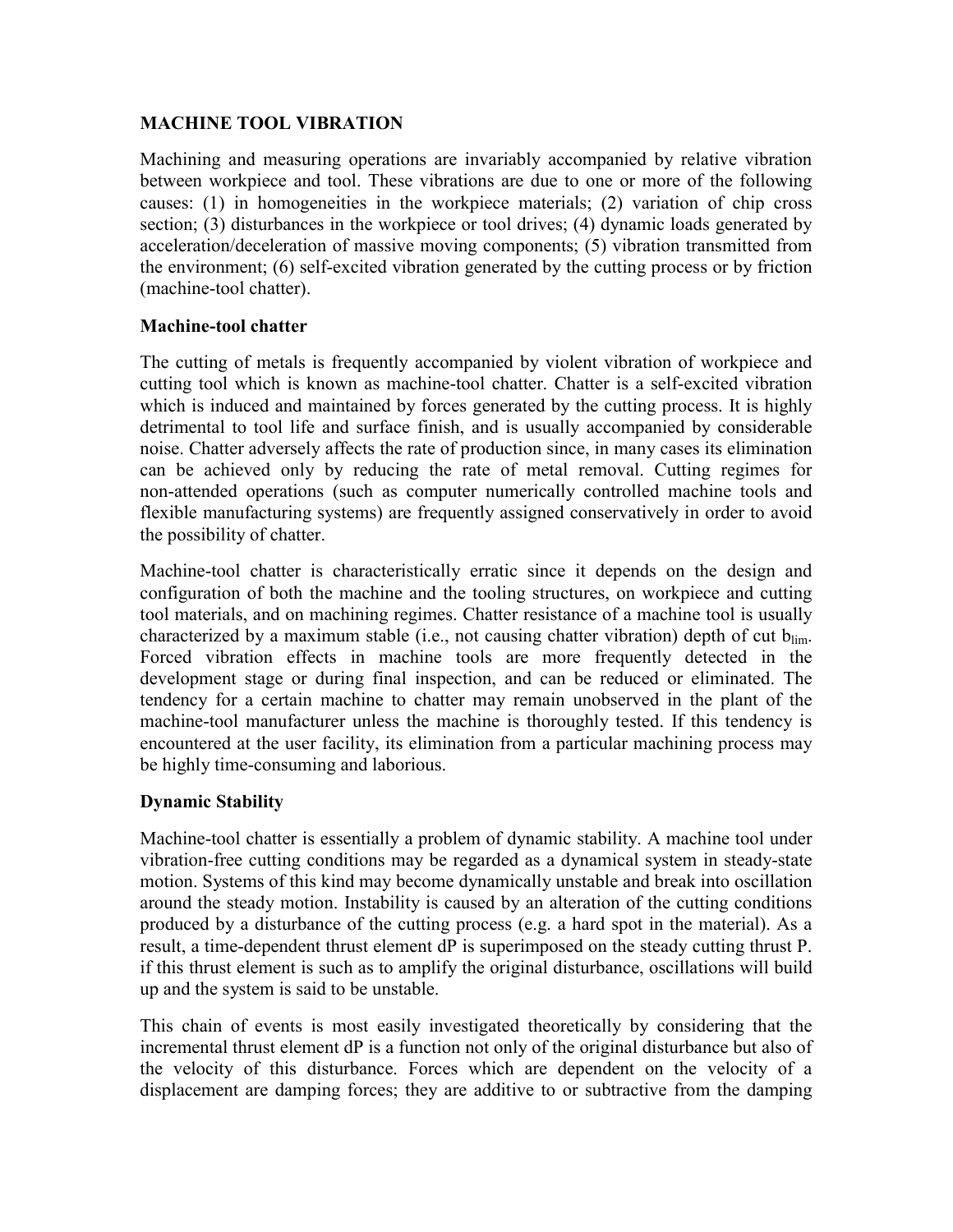present in the system (e.g., structural damping or damping introduced by special antivibration devices). When the damping due to dP is positive, the total damping (structural damping plus damping due to altered cutting conditions) also is positive and the system is stable. Any disturbance will then be damped out rapidly. However, the damping due to dP may be negative, in which case it will decrease the structural damping, which is always positive. If the negative damping due to dP predominates, the total damping is negative. Positive damping forces are energy-absorbing. Negative damping forces feed energy into the system; when the total damping is negative, this energy is used for the maintenance of oscillations (chatter)

From the practical point of view, the fully developed chatter vibration (self-induced vibration) is of little interest. Production engineers are almost entirely concerned with conditions leading to chatter (dynamic instability). The build-up of chatter is very difficult to observe, and experimental work has to be carried out mainly under conditions which are only indirectly relevant to the problem being investigated. Experimental results obtained from fully developed chatter vibration may, in some instances, be not really relevant to the problem of dynamic stability.

The influence of the machine-tool structure on the dynamic stability of the cutting process is of great importance. This becomes clear by considering that with a structure (including tool and workpiece) of infinite stiffness, the cutting process could not be disturbed in the first place because hared spots, for example, would not be able to produce the deflections necessary to cause such a disturbance furthermore more, it is clear that were the structural damping infinite, the total damping could not become negative and the cutting process would always be stable. This discussing indicates that an increase in structural stiffness and/or damping always has beneficial effects from the point of view of chatter.

In practically feasible machines, the interrelation between structural stiffness, damping, and dynamic stability is of considerable complexity. This is because machine-tool structures are systems are systems with distributed mass, elasticity, and damping; their vibration is described by a large set of partial differential equations which can be analyzed using simplified models or more precise large finite-element models. Stiffiness and damping play similar roles in determining the stability of a machine tool. The maximum stable depth of cut blim is proportional to a product of effective stiffness and effective damping coefficients. The cutting angles and the number and shape of the cutting edges of the cutting tool are important.

## **Vibration control in Machine tools**

The vibration behavior of a machine tool can be improved by a reduction of the intensity of the sources of vibration, by enhancement of the effective static stiffness and damping for the modes of vibration which result in relative displacements between tool and workpiece, and by appropriate choice of cutting regimes, tool design, and workpiece design. Abatement of the sources is important mainly for forced vibrations. Stiffness and damping are important for both forced and self excited (chatter) vibrations. Both parameters, especially stiffness, are critical for accuracy of machine tools, stiffness by reducing structural deformations from the cutting forces, and damping by accelerating the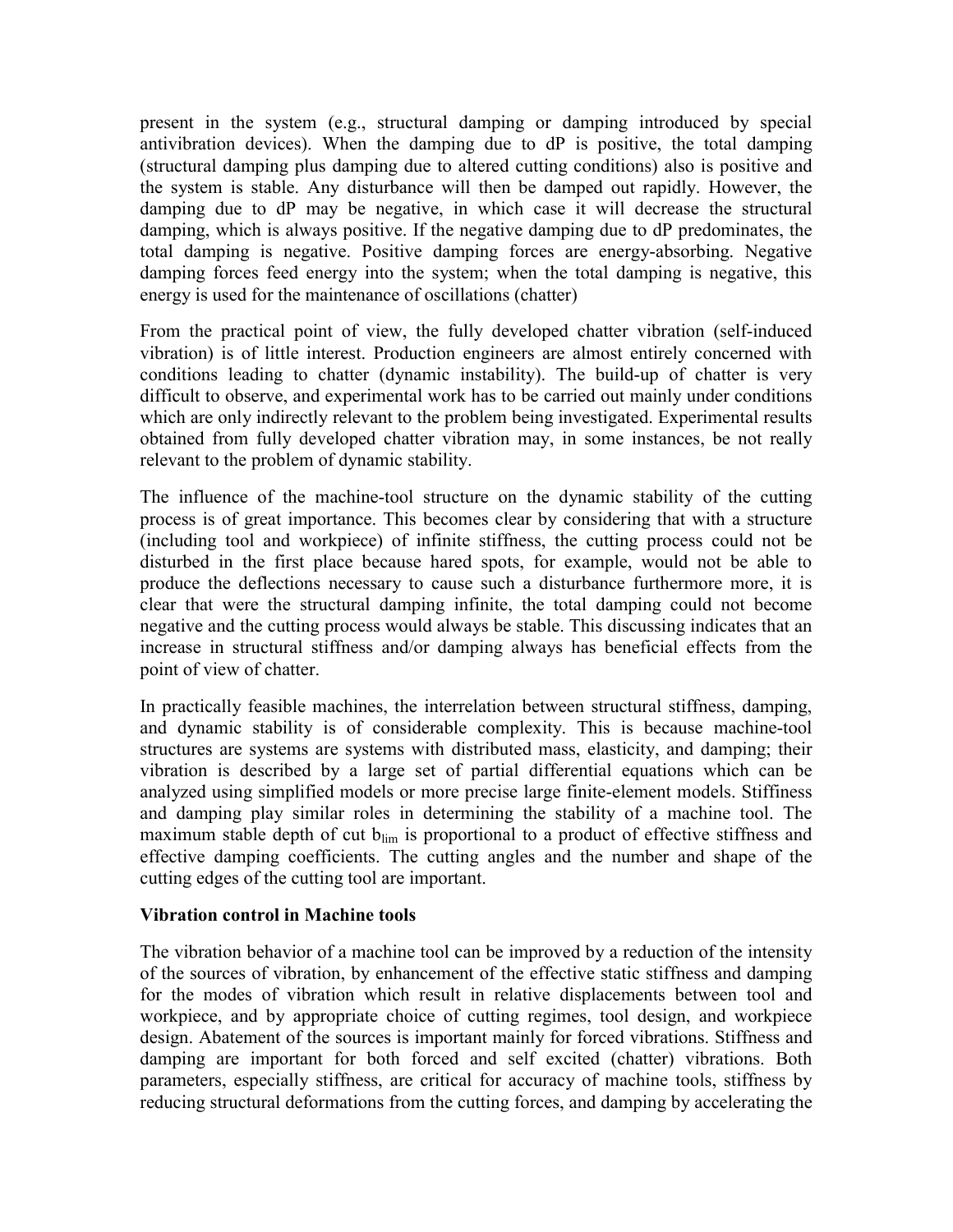decay of transient vibrations. In addition, the application of vibration dampers and absorbers is an effective technique or the solution of machine-vibration problems. Such devices should be considered as a functional part of a machine, not as an add-on to solve specific problems.

## **Stiffness**

Static stiffness,  $k_s$  is defined as the ratio of the static force  $P_0$ , applied between tool and workpiece, to the resulting static deflection As between the points of force application. A force applied in one coordinate direction is causing displacements in three coordinate directions; thus the stiffness of a machine tool can be characterized by a stiffness matrix (three proper stiffnesses defined as ratios of forces along the coordinate axes to displacements in the same directions, and three reciprocal stiffnesses between each pair of the coordinate axes). Frequently only one or two stiffnesses are measured to characterize the machine tool.

Machine tools are characterized by high precision, even at heavy-duty regimes (high magnitudes of cutting forces). This requires very high structural stiffness. While the frame parts are designed for high stiffness, the main contribution to deformations in the work zone (between tool and workpiece) comes from contact deformations in movable and stationary joints between components (contact stiffness). Damping is determined mainly by joints (log decrement  $\Delta = 0.15$ ), especially for steel welded frames (structural damping  $\Delta = 0.001$ ). Cast iron parts contribute more to the overall damping ( $\Delta = 0.004$ ), while material damping in polymer-concrete ( $\Delta = 0.02$ ) and granite ( $\Delta = 0.015$ ) is much higher. While the structure has many degrees-of-freedom, dangerous forced and selfexcited vibrations occur at a few natural modes which are characterized by high intensity of relative vibrations in the wok zone. Since machine tools operate in different configurations (positions of heavy parts, weights, dimensions, and positions of workpieces) and at different regimes (spindle rpm, number of cutting edges, cutting angles, etc), different vibratory modes can be prominent depending on the circumstance.

The stiffness of a structure is determined primarily by the stiffness of the most flexible component in the path of the force. To enhance the stiffness, this flexible component must be reinforced. To assess the influence various structural components on the overall stiffness, a breakdown of deformation (or compliance) at the cutting edge must be constructed analytically or experimentally on the machine. Breakdown of deformation (compliance) in tensional systems (transmissions) can be critic lay influenced by transmission ratios between the components. In many cases the most flexible components of the breakdown are local deformations in joints, i.e., bolted connections between relatively rigid elements such as column and bed, column and table, etc.

## **Static and Dynamic stiffness**

Static stiffness can be judged by examining the force-displacement relationship. A machine tool consists of a large number of elements and its overall static stiffness with reference to workpiece accuracy and dynamic stability are of concern.